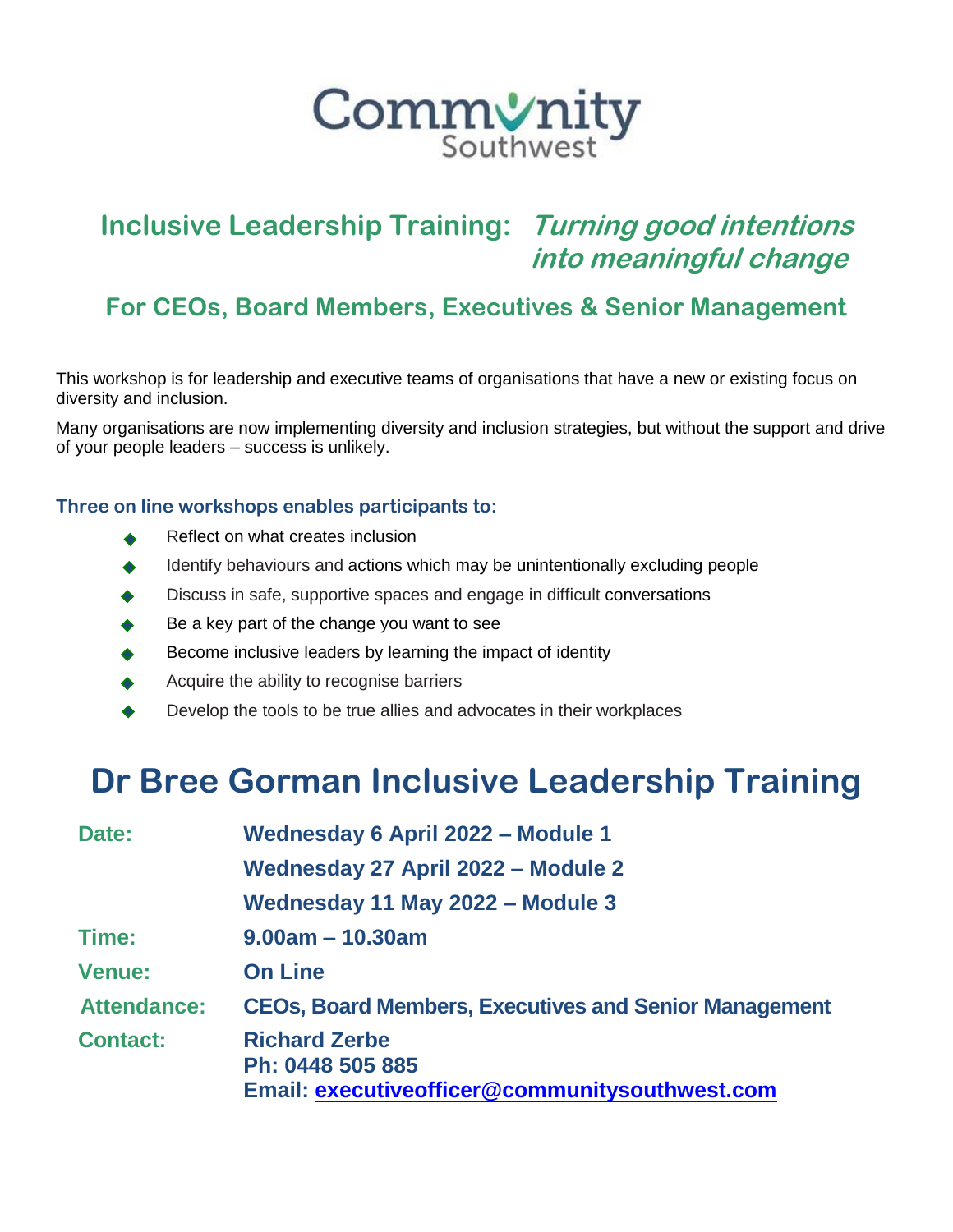#### **Presenter: Dr Bree Gorman**



Bree Gorman has worked as a Diversity and Inclusion consultant to a variety of businesses across many industries.

Bree brings practical business skills to Diversity and Inclusion ensuring that accountability structures, governance, leadership and behaviour all align to create inclusion.

Increasing diversity and inclusion in the workplace is a strength and Bree's understanding of recruitment practices, policies and drivers make this happen.

Bree also has lived experience of diversity and is a parent, scientist, researcher and leader.

Bree Gorman is interested in creating sustainable, meaningful change. Having clear, measurable and achievable diversity and inclusion objectives and actions is important for all businesses.

We believe in equal opportunities for all, we centre intersectionality, and we are also acutely aware of the need to ensure the diversity and inclusion strategies we suggest support you to achieve your business objectives. Because prioritising diversity and inclusion is the right thing to do and the smart thing to do.

Bree Gorman consulting has worked with companies across a wide variety of sectors delivering diversity and inclusion strategies, policy reviews, research projects, inclusion audits and diversity and inclusion training. Bree applies their business acumen, research skills and knowledge translation capabilities to the work of diversity and inclusion, developing solutions and providing advice that is practical, achievable and backed by a deep understanding of the barriers to equality that exist within our workplaces.

The Inclusive Leadership training has three modules where participants are presented with case studies, activities and best practice. Participants share stories and identify actual and perceived barriers to inclusion in their workplaces. This program is delivered via Zoom in three 1.5 hour sessions.

Inclusive Leadership Training comprises the following three modules:

- **1.** Identity awareness:
	- a. Participants reflect on their own identities and the identities of those around them They are encouraged to consider the impact identity has on our working lives and the career opportunities we have access to
- **2.** Identifying systemic barriers and biases in decision making processes:
	- a. Participants learn about unconscious and conscious biases and how we can mitigate the impact of them by changing systems and processes.
- **3.** Leading with diversity and becoming advocates for change
	- a. This module focusses on creating active bystanders and allies. Participants leave empowered and confident to become key drivers of your diversity and inclusion strategy.

Join Dr Bree Gorman for three practical, challenging and dynamic workshops that provide lasting impacts on diversity and inclusion.

| <b>Dates:</b> | Wednesday 6 April 2022 - Module 1        |
|---------------|------------------------------------------|
|               | Wednesday 27 April 2022 - Module 2       |
|               | Wednesday 11 May 2022 - Module 3         |
| Time:         | $9.00am - 10.30am$                       |
| <b>Venue:</b> | <b>On Line (Live Captions Available)</b> |